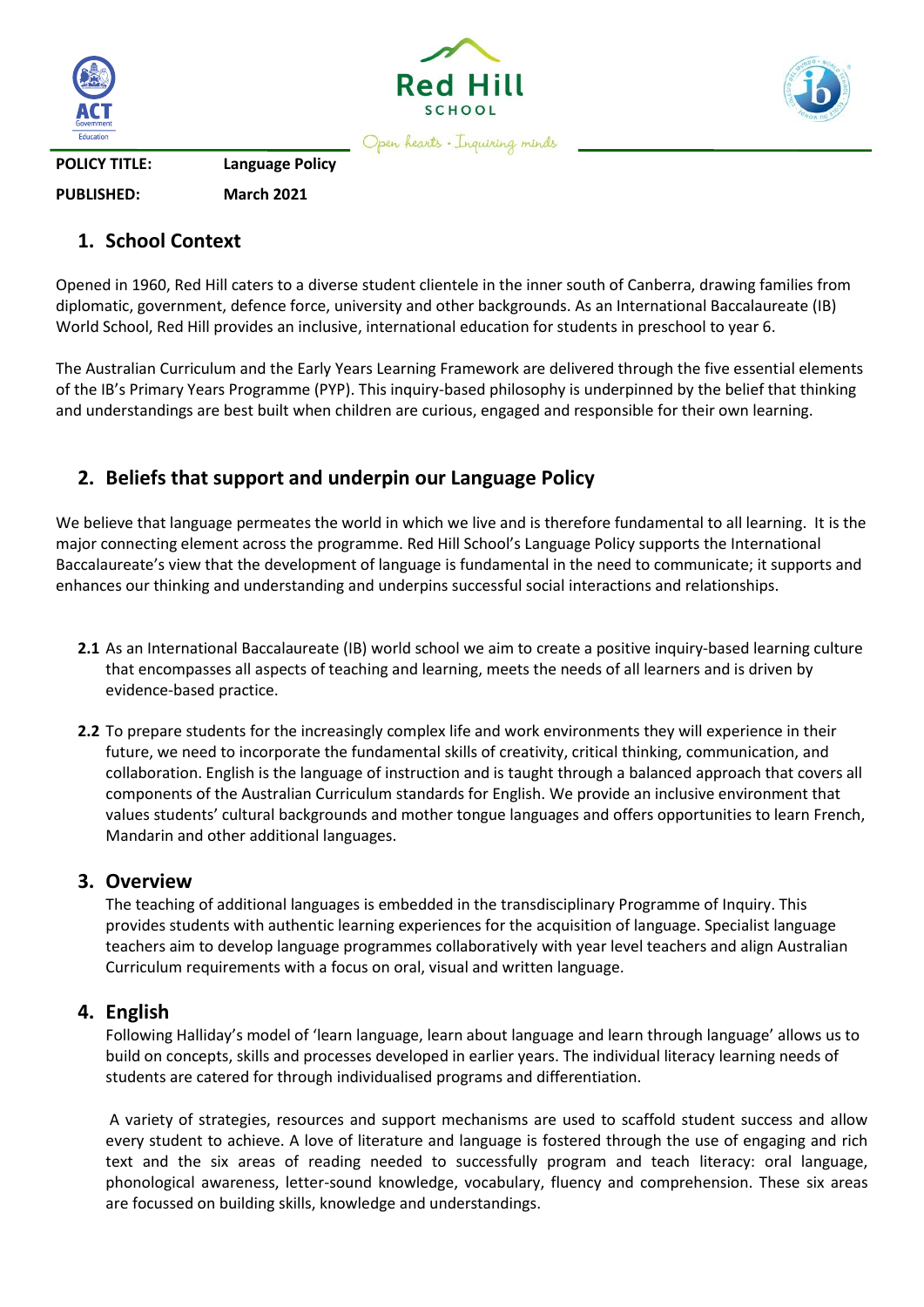## **5. Additional Language Provision**

Language education enriches learners intellectually, linguistically and culturally, enabling them to communicate in multiple ways. It strengthens the understanding of one's own culture and identity and helps the learner to understand global commonality and difference. Learning another language builds neural pathways, increasing cognitive ability and lateral thinking. It prepares learners for greater immersion in life.

#### **5.1 Additional Language Provision for English as an Additional Language/ Dialect (EAL/D)**

The IB is committed to increasing intercultural understanding and is equally committed to providing an education that is accessible to children from a variety of cultural and linguistic backgrounds.

EAL/D teachers work with individuals and groups of students using targeted and highly supported teaching in collaboration with classroom teachers. This is designed to best assist students to access the oral, written and visual language of the transdisciplinary program of inquiry at their year level. Specific instruction is provided in vocabulary, grammar and spelling to support EAL/D students as they develop competence as English language learners.

EAL/D teachers formally moderate student's progress twice throughout the academic year to assess eligibility of EAL/D funding; this process allows the EAL/D team to ascertain necessary levels of intervention, therefore ensuring equitable allocation of support.

#### **5.2 Additional Languages**

Specialist teachers of French and Mandarin deliver a specific language and culture study programme from kindergarten to year 6. Each class engages in weekly sessions. Class teachers are encouraged to reinforce these languages by modelling key vocabulary such as greetings and days of the week and incorporating signs around the classroom and school.

Students at Red Hill School have the opportunity to learn two of the six official languages of the United Nations. Younger students (P-3) study French language and culture, whilst older students (years 4 to 6) study Mandarin language and Chinese culture. Students therefore have the opportunity to learn both Asian and European languages and their different scripts (Chinese characters and Latin alphabet), before reaching Telopea Park, our feeder high school, where they will be able to select one of eight languages (Asian and European) for further study.

Additionally, the school supports adults and students to engage with additional languages by offering:

- a 'continuing French' class for senior students on Friday mornings (8.30am-9.00am)
- a French lunchtime club on Thursdays for all interested students and staff
- after school French and Mandarin classes, run by the ACT Community Language Schools Association, and
- adult Mandarin classes on Friday mornings before school.

## **Mother Tongue**

The variety of languages that students bring to a PYP school may be complex and diverse; however, the influence of mother tongue development is significant for all learners. It is acknowledged that the continued use of mother tongue language is crucial for cognitive growth and in maintaining cultural identity. For a child to be successful in learning another language they must have a strong mother tongue. We are committed to the continued development of a child's first language by allowing, promoting and facilitating an ongoing exposure to a variety of languages through the ['ACT Community Language Schools Association'](https://actclsa.wordpress.com/home/) , recognition of cultural events and guest speakers.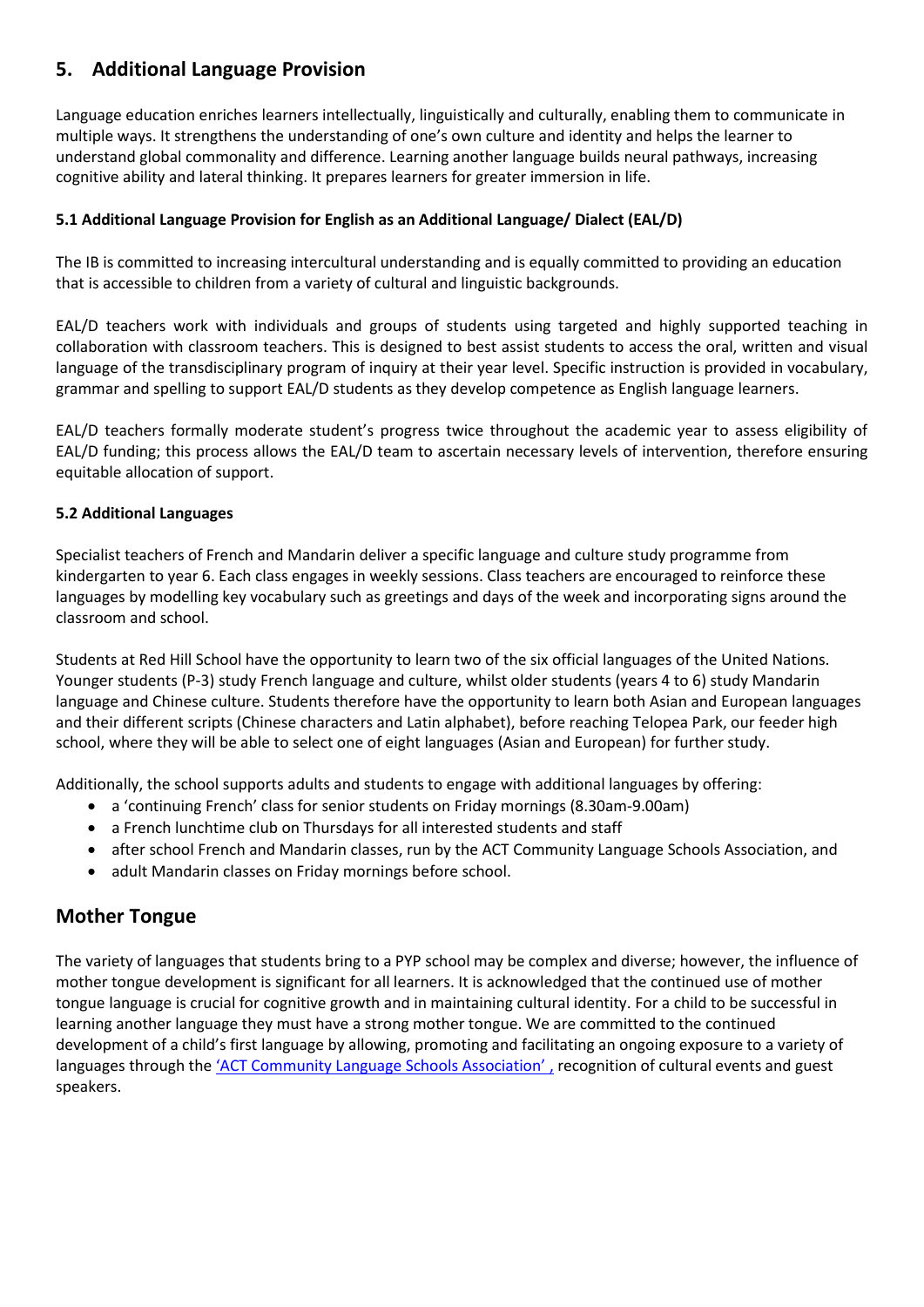



Open hearts - Inquiring minds



### **Related documents/resources**

*Australian English Curriculum English as [a Second Language or Dialect Teacher Resource](https://docs.acara.edu.au/resources/EALD_Learning_Progression.pdf)*

*Australian Curriculum [English](https://www.australiancurriculum.edu.au/f-10-curriculum/english/) and [Languages](https://www.australiancurriculum.edu.au/f-10-curriculum/languages/)*

*Australian Curriculum [Cross Curriculum Priorities](https://www.australiancurriculum.edu.au/f-10-curriculum/cross-curriculum-priorities/)*

*Australian Curriculum [General Capabilities: Intercultural Understanding](https://www.australiancurriculum.edu.au/f-10-curriculum/general-capabilities/intercultural-understanding/)*

Halliday, M.A.K. (2004). *Three Aspects of Children's Language Development: Learning Language, Learning through Language, Learning about Language.*

IB, (2005-2017). *Guidelines for developing a school language policy*

IB, (2018). *From Principles to Practice: Language in the PYP*

IB, (2018)*. PYP Language scope and sequence*

Red Hill School, (2020)*. How to help your child if English is not their first language.*

*United Nations: Official Languages.* Retrieved at [https://www.un.org/en/our-work/official](https://www.un.org/en/our-work/official-languages#:~:text=There%20are%20six%20official%20languages,%2C%20French%2C%20Russian%20and%20Spanish)[languages#:~:text=There%20are%20six%20official%20languages,%2C%20French%2C%20Russian%20and%20Spanish](https://www.un.org/en/our-work/official-languages#:~:text=There%20are%20six%20official%20languages,%2C%20French%2C%20Russian%20and%20Spanish) on 23/7/21.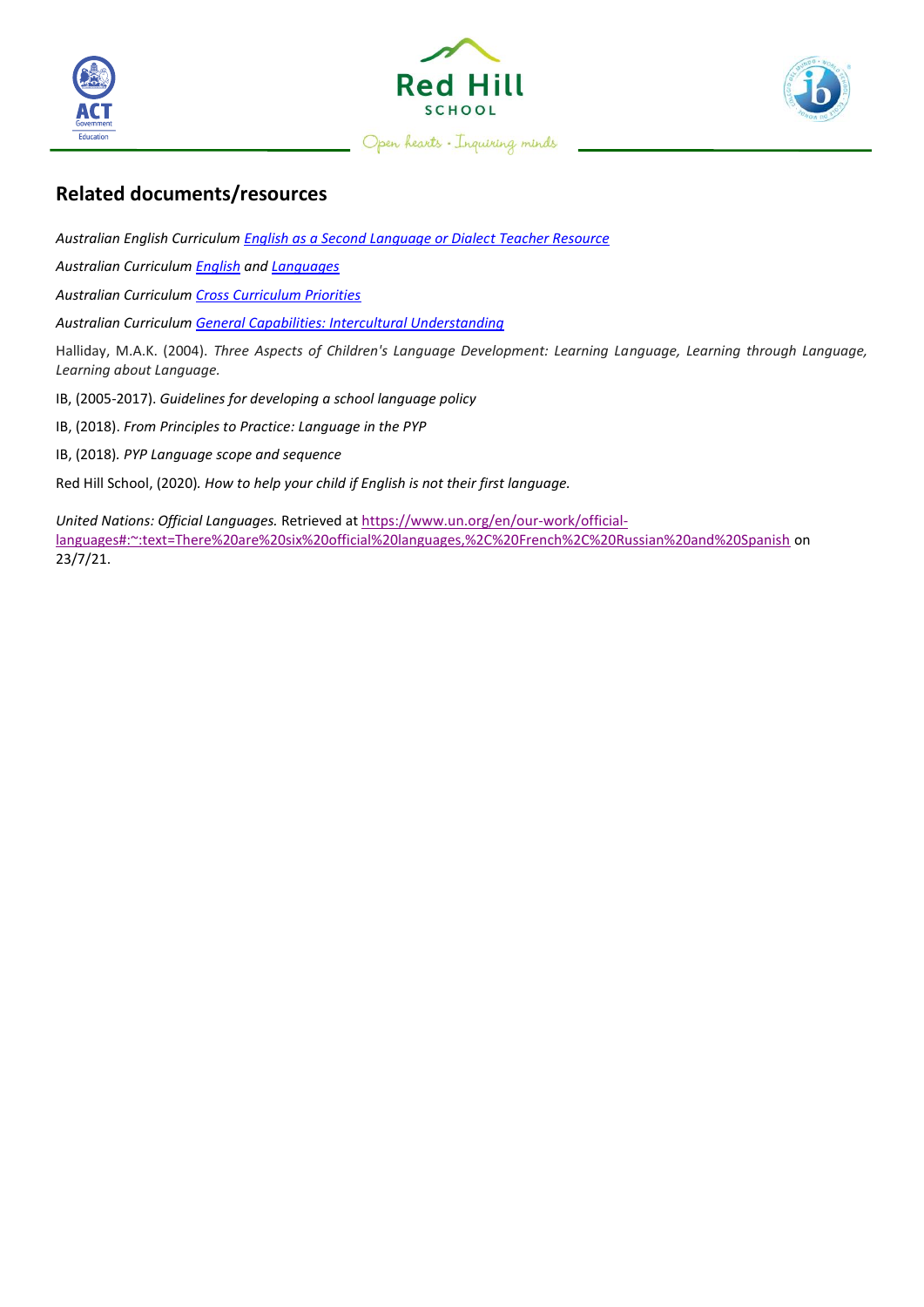# **Appendices**

#### **How to help your child if English is not their first language.**

"*Children who come to school with a strong foundation in their mother tongue develop stronger literacy abilities in the language used at school. When parents or caregivers are able to spend time with their children and tell stories or discuss issues with them in a way that develops their mother tongue vocabulary and concepts, children come to school well prepared to learn the language of their immigrant country and succeed educationally*." ("Bilingual Children's Mother Tongue: Why Is It Important for Education?" By Cummins, J., 2001)



Continuing to use your child's first language at home is important for their learning and their sense of identity. You can help your child by maintaining their mother tongue and home culture:



- Keep speaking with your child in their home language. Not only will your child find speaking in another language tiring and need a rest from it sometimes, they will also need to use their home language to further develop their new one.
- Read with your child in their mother tongue regularly.
- Talk to your child's teacher about what is being taught at school. Use your home language to support the topics covered in school, for example discussing a unit of inquiry as it is taught.
- [Be proud of](http://www.blogs.hss.ed.ac.uk/pubs-and-publications/2015/12/14/american-curse-how-many-languages-do-you-speak/) your cultu[re. Ce](https://creativecommons.org/licenses/by-nc-nd/3.0/)lebrate things from home and share your culture with the school community and friends.
- [Encourage fr](https://creativecommons.org/licenses/by-nc-nd/3.0/)iendships with children who speak the same language.
- Maintain connections to family with Skype, phone calls and emails.
- Foster your child's home language by having an interesting collection of fiction and nonfiction books, games, DVD's, cookbooks etc… in the mother tongue.

(Adapted from Communication Across Cultures @ [www.communicationacrosscultures.com\)](http://www.communicationacrosscultures.com/)

**If English is not your mother tongue you may need help talking to the school or reading information. The school has access to interpreters. Please let us know if you require this service when making an appointment with the school. We also recommend the following translation tools.**

#### <https://translate.google.com/>

<https://www.itranslate.com/>

#### **Many Languages – One Voice**

Your child's mother tongue development can be supported out of school hours. Red Hill school offers two language programs on site : Mandarin and French. The ACT Community Language Schools Association also offers lessons, with over 5[0 member](https://actclsa.wordpress.com/schools/) schools and about 2500 students learning different kinds of community languages. The main objectives of the association are:

- to promote understanding and mutual respect among ethnic communities
- to promote the teaching of languages, history and culture of ethnic communities
- to co-ordinate and promote inter-ethnic school social and cultural activities
- to promote the concept of multicultural education and provide language programmes for all students within the ACT.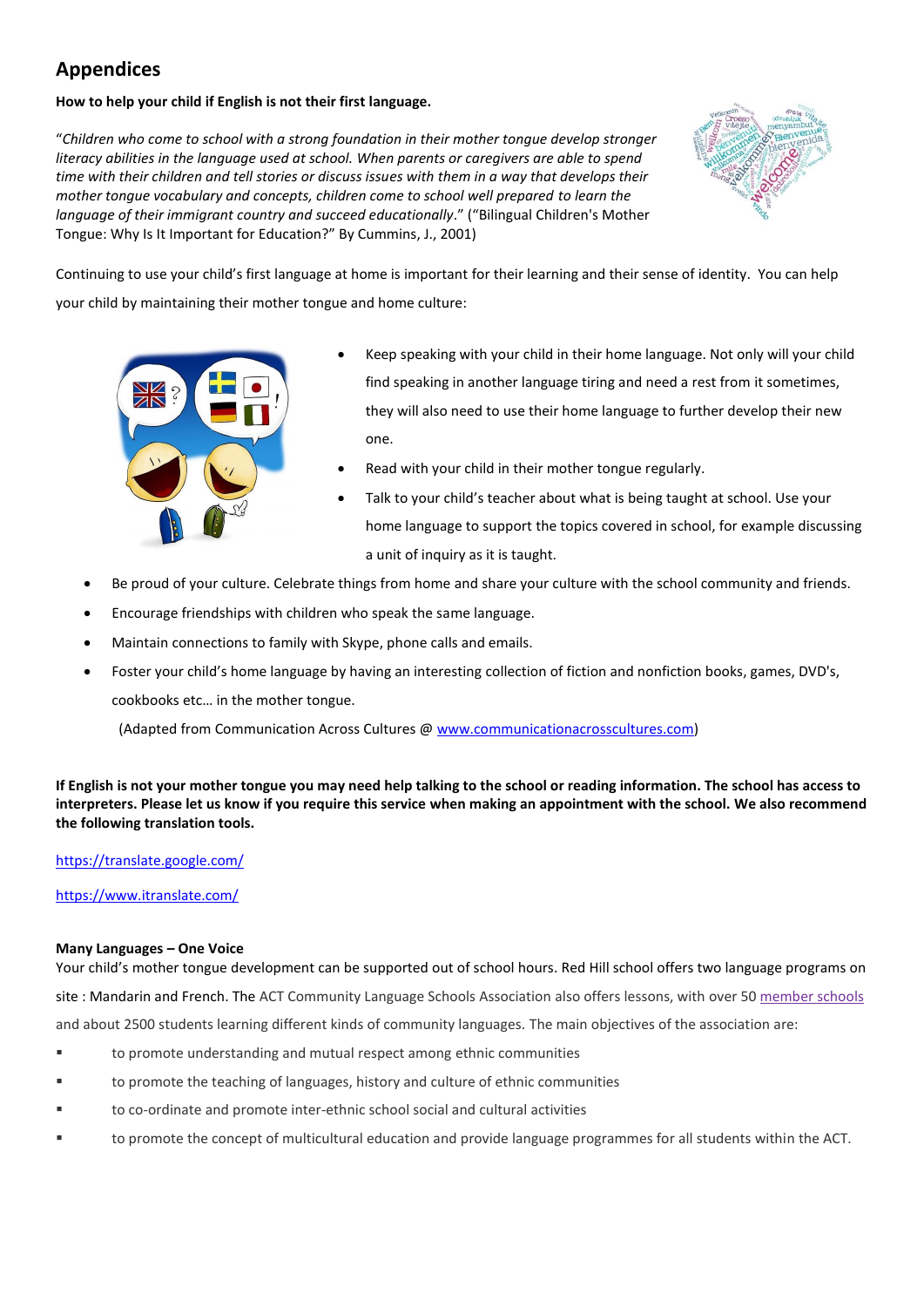



# Open hearts . Inquiring minds



| <b>Schools and Playgroups</b> |                                                 |
|-------------------------------|-------------------------------------------------|
| Language                      | Playgroup                                       |
| Chinese                       | <b>Mandarin for Fun</b>                         |
| French                        | Les Petite Etoiles French Language Playgroup    |
| German                        | Spiel und Spass German playgroups               |
| Language                      | <b>School</b>                                   |
| Arabic                        | Canberra Islamic School (CIS)                   |
| Arabic                        | <b>Canberra Islamic Centre Community School</b> |
| Arabic                        | Arab Academic and Cultural Community Service    |
| Arabic                        | <b>Taqwa Language School</b>                    |
| Bangla                        | <b>Bangla Language and Cultural School</b>      |
| Cambodian                     | Canberra Cambodian School                       |
| Chinese                       | <b>Australia School of Contemporary Chinese</b> |
| Chinese                       | <b>Canberra Chinese School</b>                  |
| Chinese                       | <b>Canberra Community Chinese School</b>        |
| Chinese                       | <b>FCCCI Chinese School</b>                     |
| Chinese (Traditional)         | <b>TACA Mandarin Language School</b>            |
| Croatian                      | Croatian Ethnic School ACT Inc.                 |
| Dari                          | Dari Language School                            |
| Dzongkha                      | Dzongkha Class Canberra                         |
| Dutch                         | Abeltje, Dutch School Canberra                  |
| Filipino                      | Filipino Language School of Canberra (FLSC)     |
| Finnish                       | Canberra Finnish School / Canberran Suomi-Koulu |
| French                        | Alliance Française de Canberra                  |
| German                        | <b>ACT German Language School Inc</b>           |
| German                        | <b>German Australian Playschool</b>             |
| Greek                         | <b>St. Nicholas Greek School</b>                |
| Hebrew                        | <b>ACT Jewish Community Language School</b>     |
| Hindi                         | Canberra Hindi School                           |
| Hindi                         | <b>Hindu Education Foundation</b>               |
| Italian                       | Italian Language School                         |
| Japanese                      | Canberra Japanese Supplementary High School     |